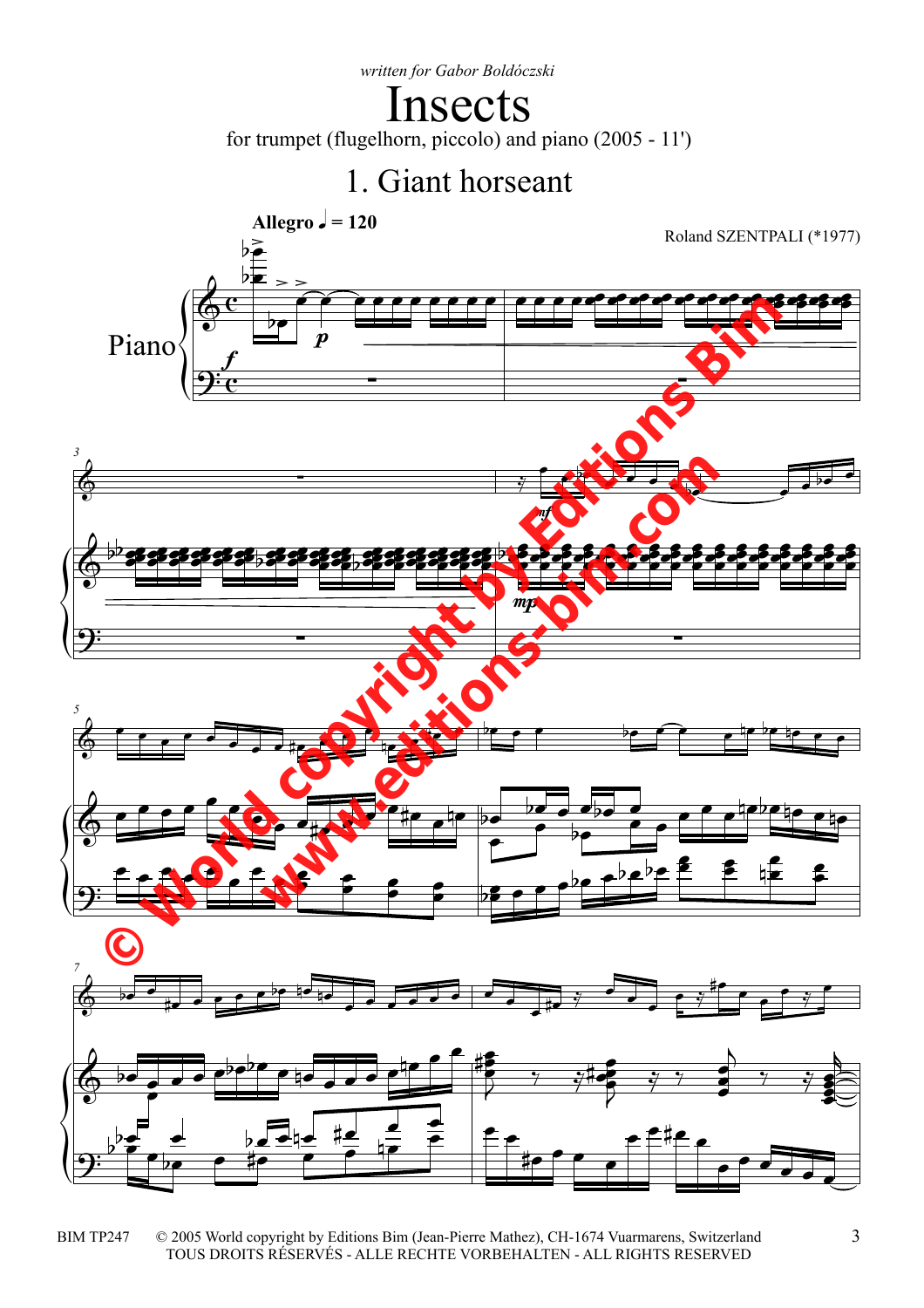

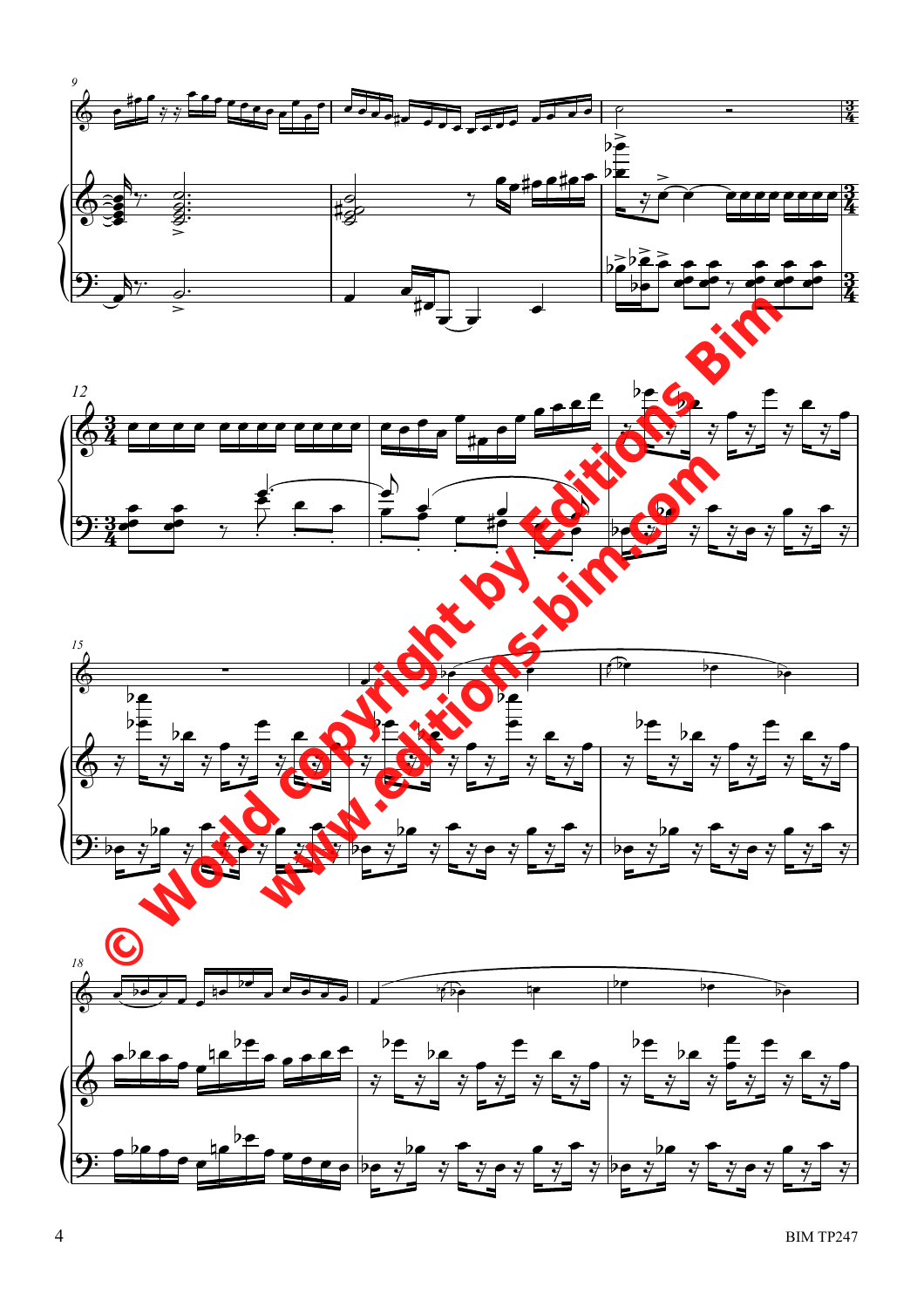



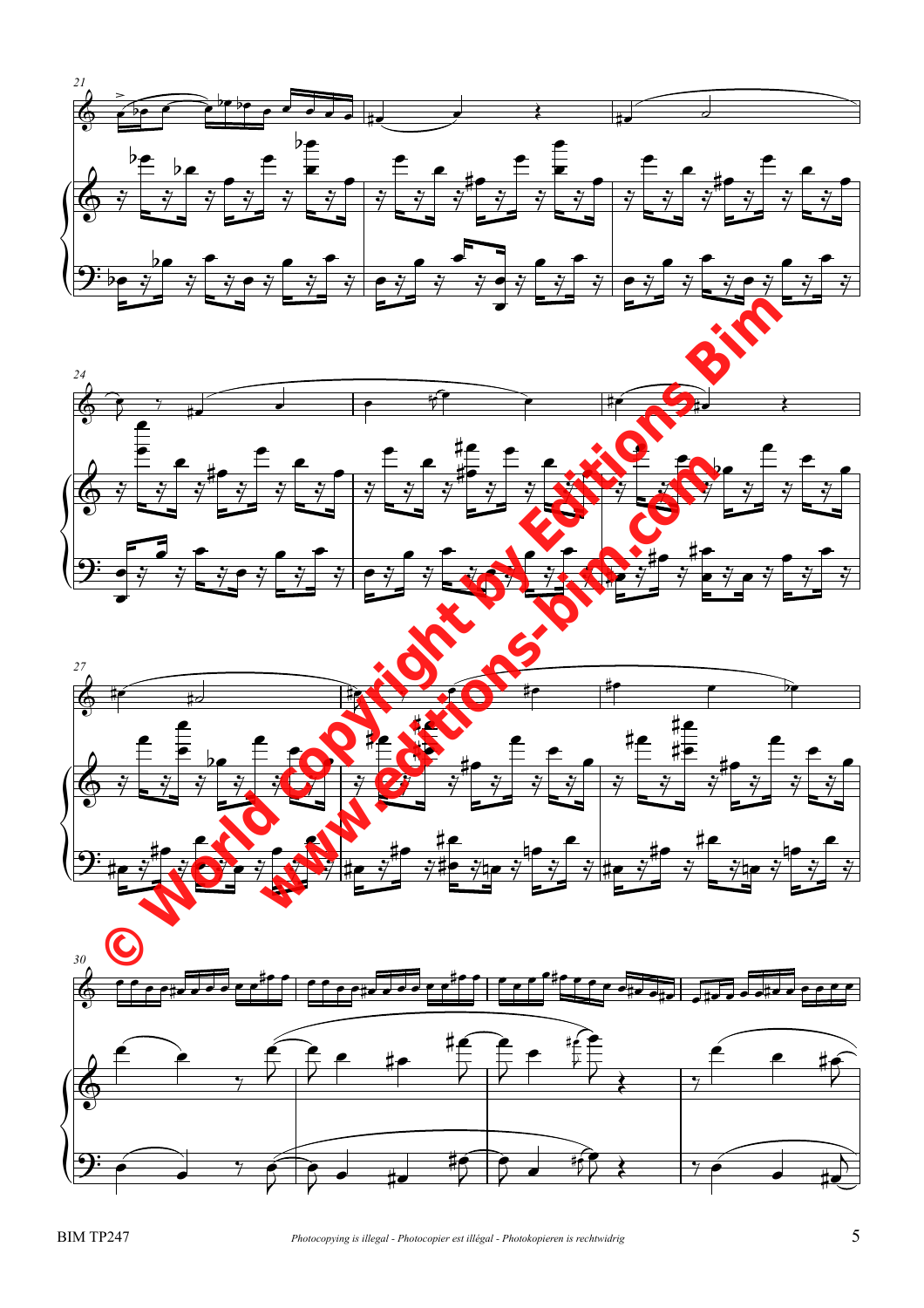

Photocopying is illegal - Photocopier est illégal - Photokopieren is rechtwidrig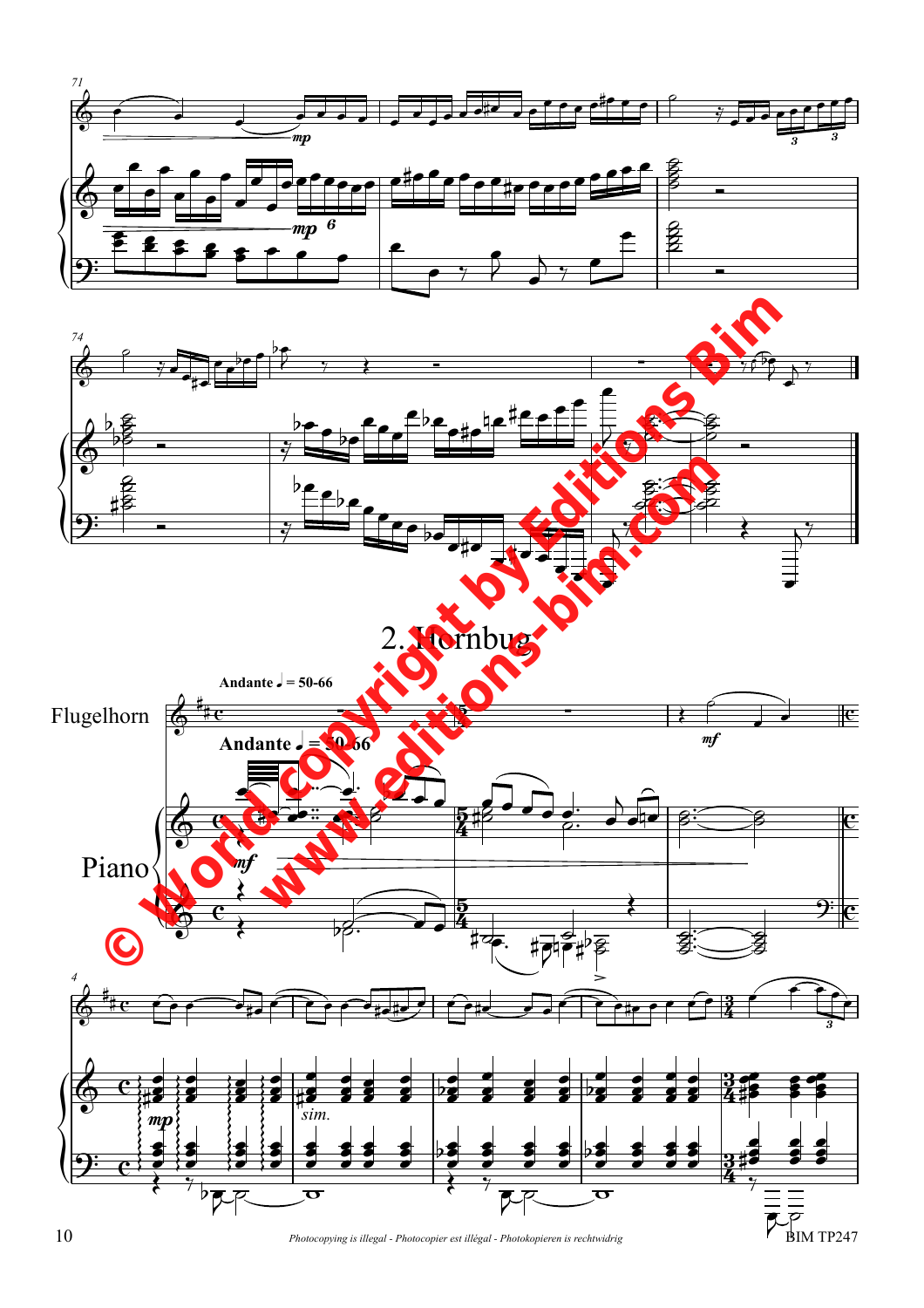

Photocopying is illegal - Photocopier est illégal - Photokopieren is rechtwidrig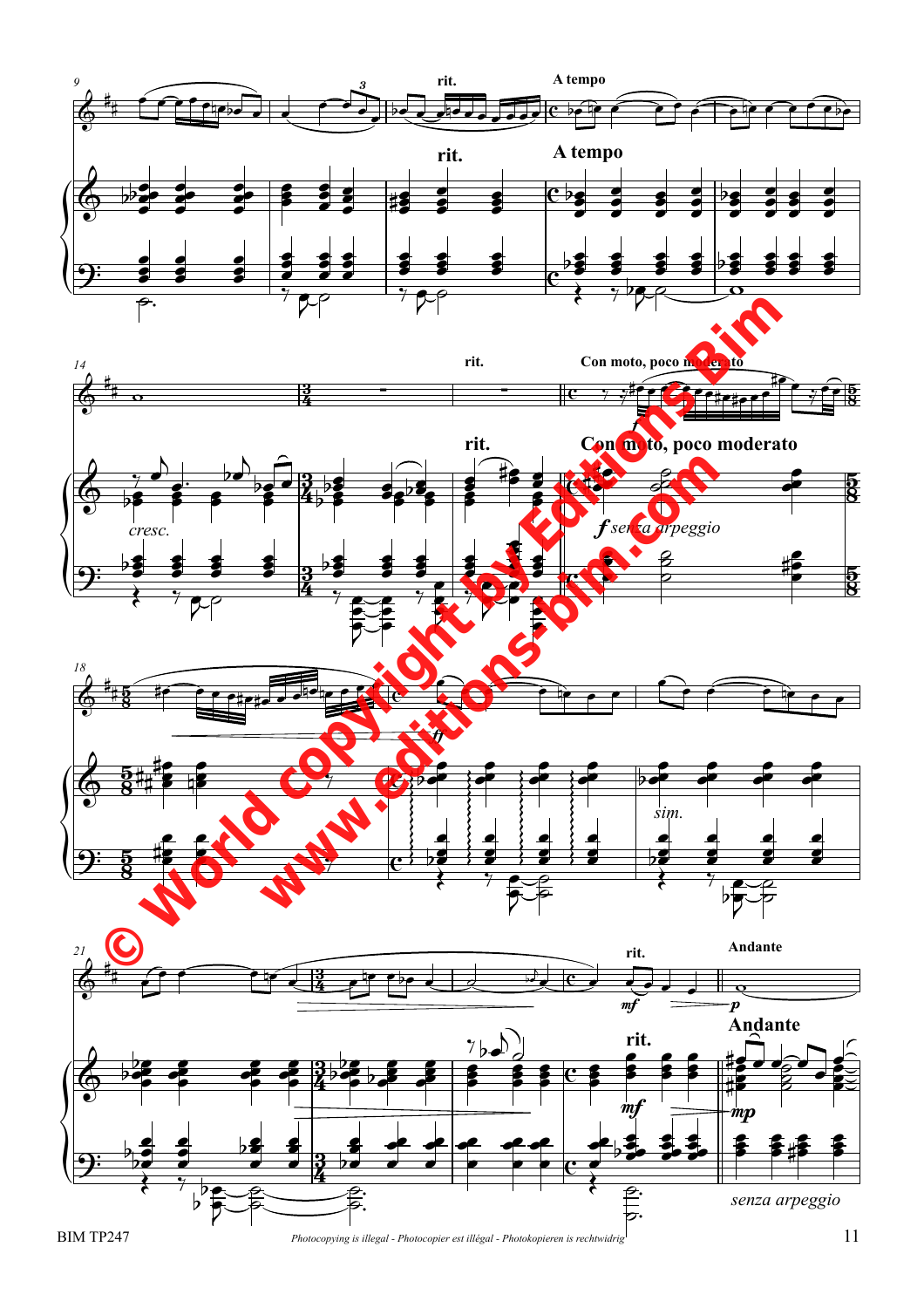![](_page_5_Figure_0.jpeg)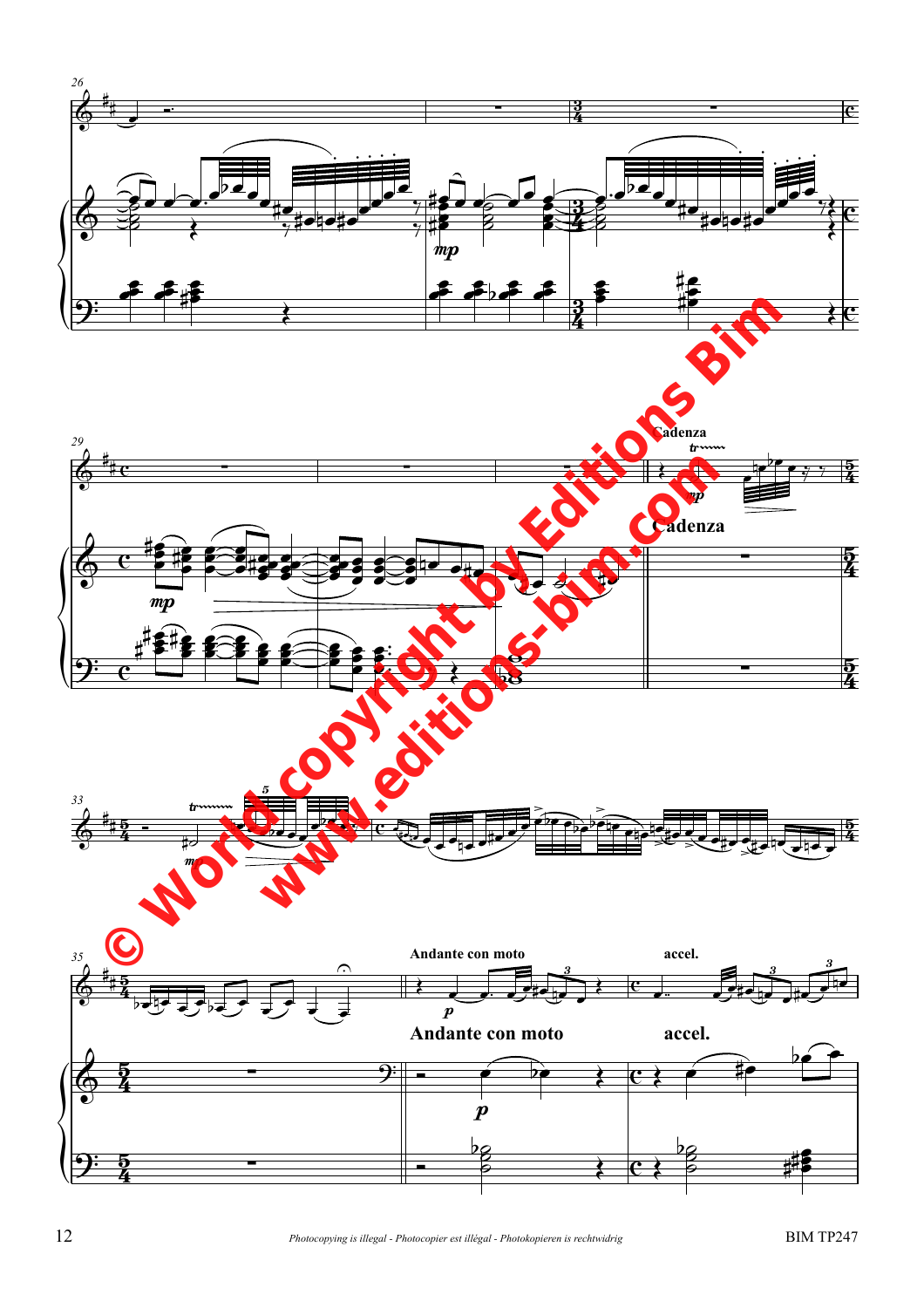## 3. Actorspider

![](_page_6_Figure_1.jpeg)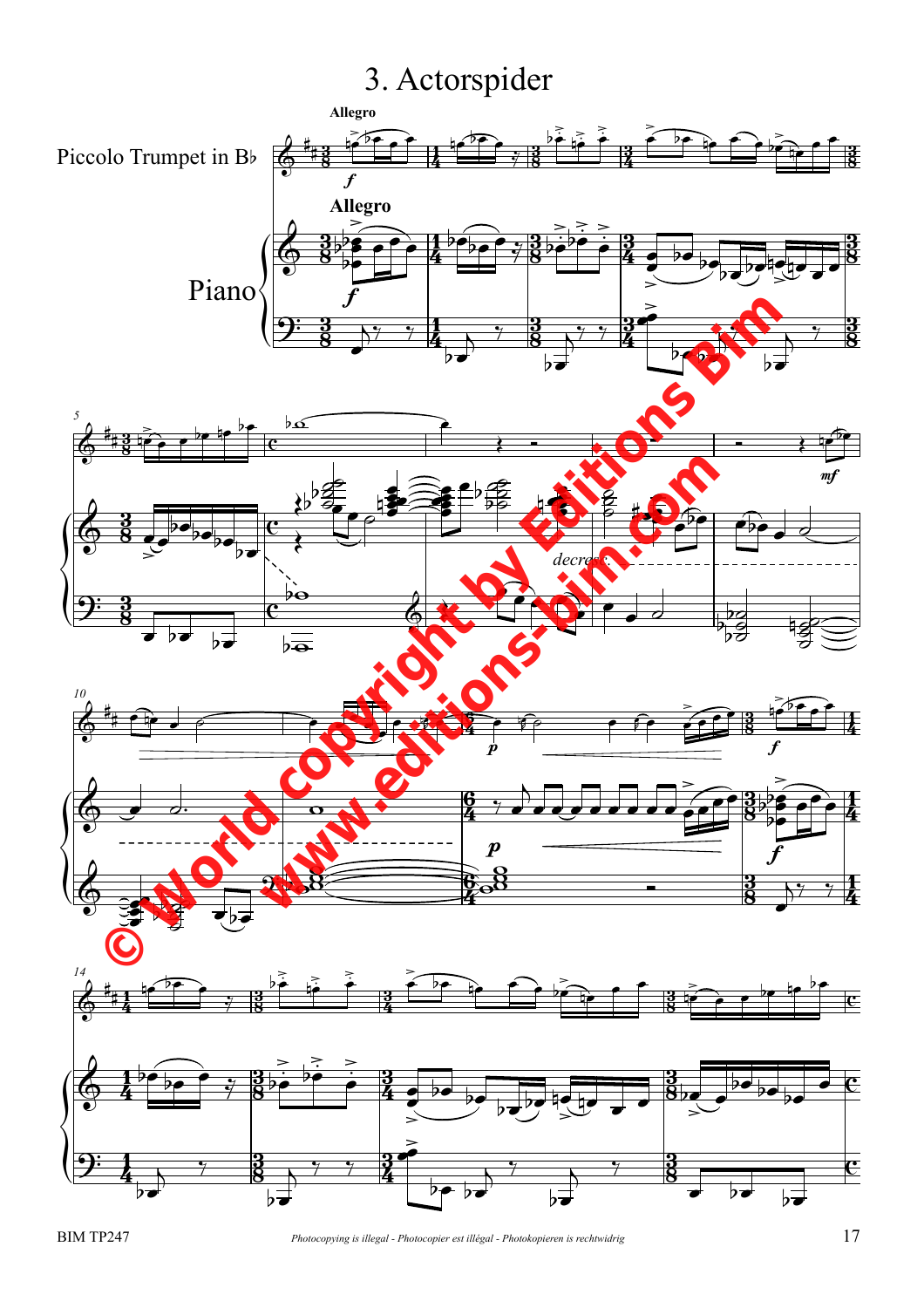![](_page_7_Figure_0.jpeg)